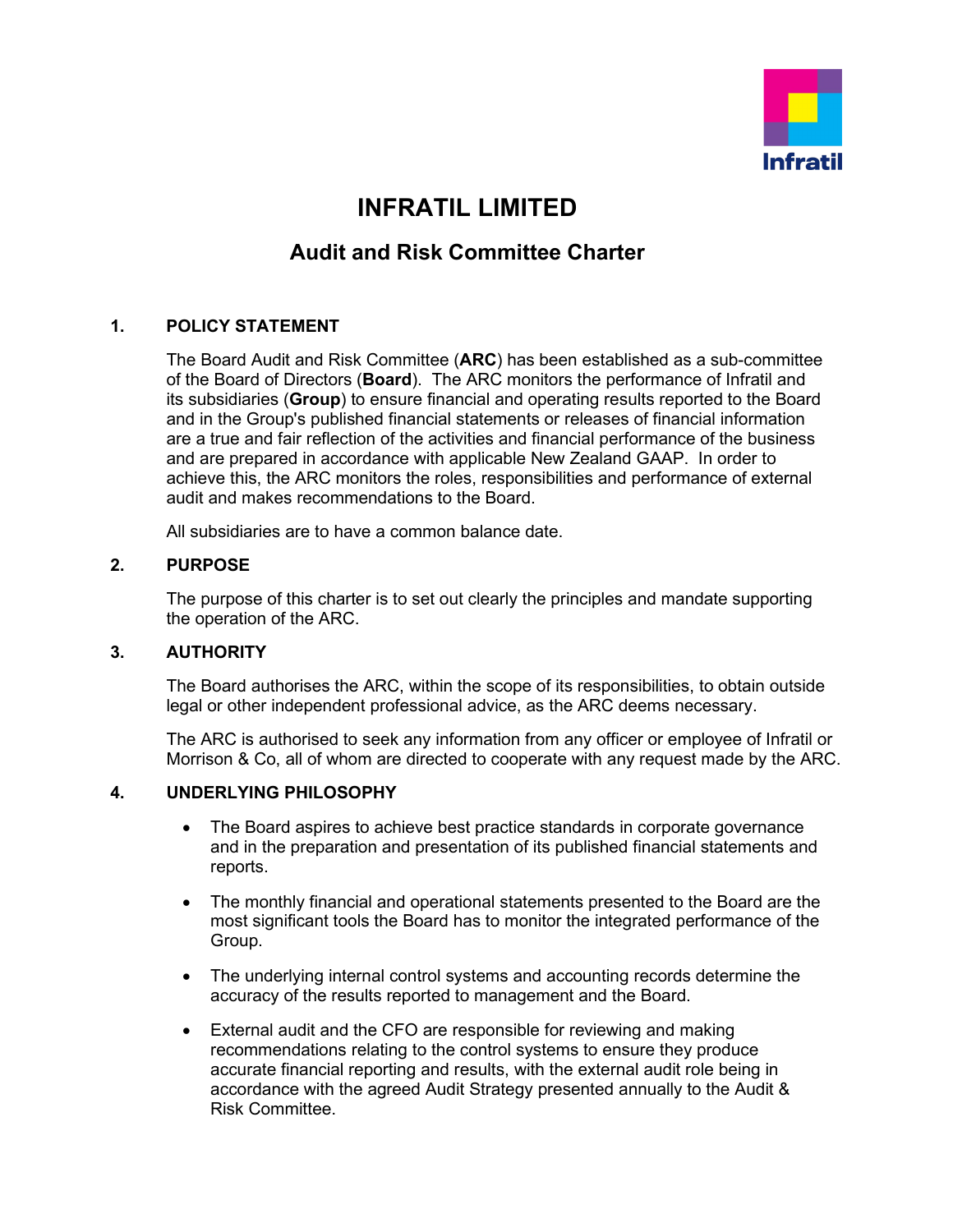- To ensure the external auditor is able to perform its roles effectively it must remain independent of the management of the company.
- The Board is responsible for appointing the external auditor and confirming the annual audit fee on the recommendation of the ARC.
- The Board recognises that the relationship with the external auditor must be managed in a consistent and transparent manner and is committed to clear roles, responsibilities and processes to achieve this.
- The Board also recognises that situations may arise where the theoretical risk of conflict of interest may be outweighed by the value to the Group of the external auditor undertaking certain activities. Where such situations arise the Board is committed to a clear approval process and to documenting such decisions in a defined and transparent manner.
- The Board recognises the importance of the management of risk including the regular identification, analysis, treatment and reporting of key business risks. The ARC has a function of reviewing and reporting to the Board on the management practices in relation to the identification and management of significant business risk areas and regulatory compliance.

#### **5. CORPORATE OBJECTIVES**

- To ensure the Group's financial statements are prepared in accordance with New Zealand law and generally accepted accounting practice and provide a true and fair view of the financial position, cash flows and results of the Group's operations.
- To ensure any relevant financial reports and statements are prepared in accordance with applicable accounting and reporting standards, and legislative requirements for the jurisdiction in which the company or any entity in the Group operates.
- To monitor the internal control systems and financial records operating within the Group.
- To ensure the Group's risks are identified, managed, treated and reported.
- To avoid situations of potential conflict of interest, real or perceived, arising from the engagement of the Group's external auditor.
- To safeguard and support the independence of view of the Group's external auditor.
- To be able to demonstrate a robust and transparent policy for the management of the Group's external audit processes and activities, that supports the above objectives and complies with relevant regulation, legislation and current accounting and reporting standards.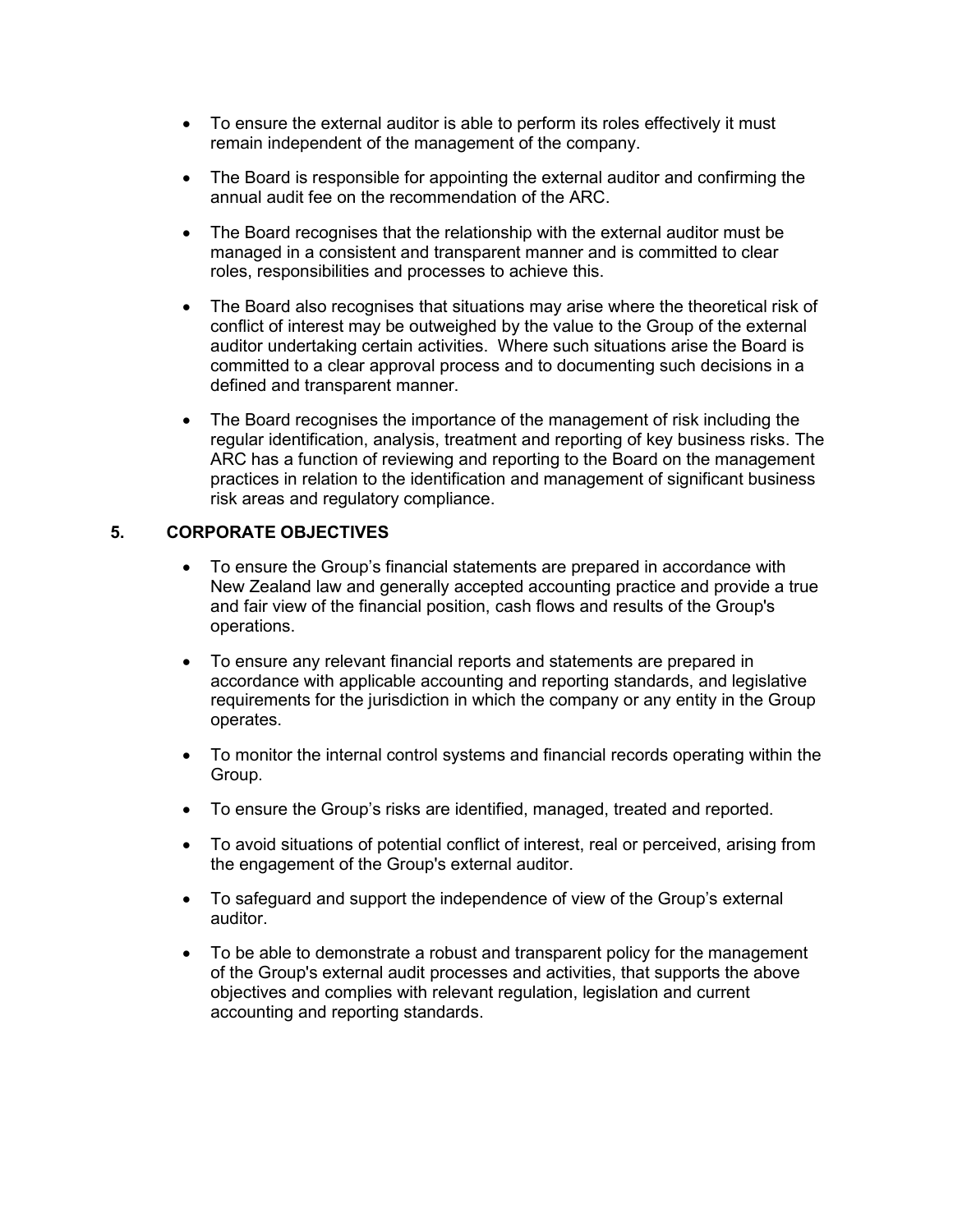# **6. OBJECTIVES OF THE AUDIT AND RISK COMMITTEE**

The main objectives of the ARC are to:

- Assist the Board to discharge its responsibility to exercise due care, diligence and skill in relation to the Group's governance processes including assessing the adequacy of the Group's:
	- o financial reporting;
	- o accounting policies;
	- o financial management;
	- o internal control system;
	- o risk management system;
	- o systems for protecting Group assets; and
	- $\circ$  compliance with applicable laws, regulations, standards and best practice guidelines as they relate to financial and non-financial disclosures.
- Enhance the efficiency of the Board by allowing delegated issues to be discussed in sufficient depth and, where necessary, with appropriate independent advice.
- Review management's letters of representation.
- Facilitate the continuing independence of the external auditor and enhancing the effectiveness of external audit.
- Provide a formal forum for enhancing free and open communication between the Board, senior financial management and external audit, ensuring there has been no unjustified restrictions or limitations placed on the auditors.
- Each material Portfolio Entity also has an Audit & Risk Committee and its own charter. Their Audit & Risk Committee objectives are intended to mirror the overall objectives of the Infratil Audit & Risk Committee but at a Portfolio Entity level. The composition of each committee is a matter for the board of the relevant Portfolio Entity, but the Infratil Audit & Risk Committee will receive copies of the Audit & Risk Committee papers and minutes which are required as part of the preparation of Infratil's financial statements.

# **7. COMMITTEE OPERATIONS**

#### **7.1 Membership and Meeting Proceedings**

- The ARC will comprise a minimum of three Directors, all of whom shall be Independent Directors. At least one member of the ARC will have a financial or accounting background as that term is described in the NZX Listing Rules or related guidance.
- The Chair of the Board shall be an ex officio member of the ARC.
- Members (other than the Chair of the Board) will be appointed by the Board and will hold office until removed and substituted by Board resolution.
- The Chair of the ARC shall not be the Chair of the Board.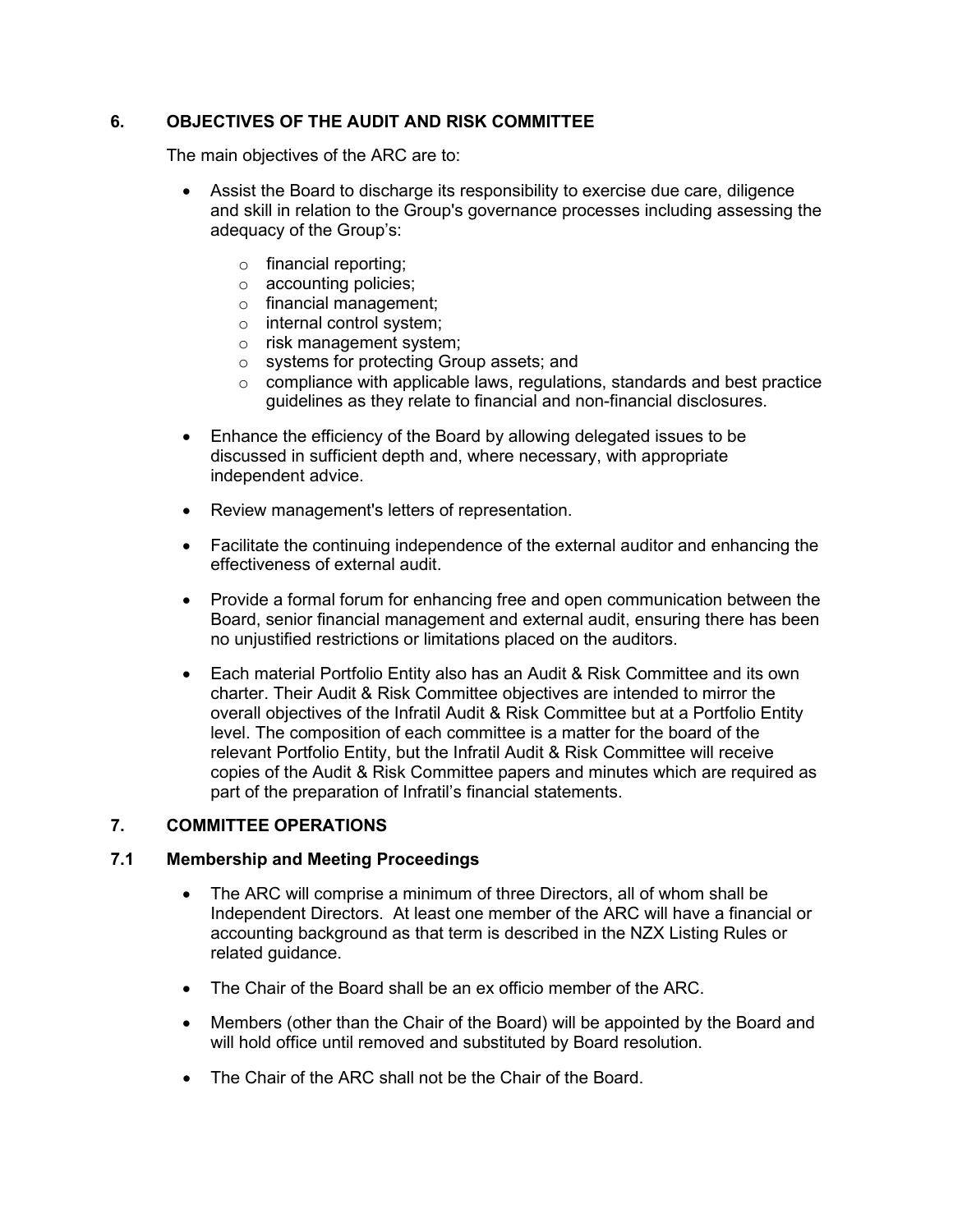- The Chair of the ARC shall not have a long-standing association with Infratil's external audit firm as a current or retired audit partner or senior manager of the firm. The Chair will generally be perceived to be independent if there has been a period of at least 3 years between being employed by the auditor and serving as the Chair of the ARC.
- The ARC will meet at least quarterly to fulfil its obligations as set out in this Charter. The Chair may convene a meeting if he or she considers one is required. The Chair will also convene a meeting upon request of any ARC member who considers it necessary.
- The ARC will meet as required to consider the quarterly (if appropriate), half-year and annual financial statements to be reported to the Board prior to public release. The CFO and external auditor will provide appropriate resources, papers and recommendations to the ARC to facilitate this responsibility.
- A quorum shall be two ARC Members.
- The Board may refer specific matters to the ARC, for instance investigations into fraud, defalcations, avoidable losses or other breakdown in internal control.

The Board will be advised of, and be circulated with, the papers for any scheduled ARC meeting, and any non-executive Director may attend. The Agenda and supporting ARC papers will be notified to the ARC. The CEO and CFO will not be members of the ARC but may attend ARC meetings by invitation from the Chair.

- The ARC may invite any officer or employee of Infratil to attend any meeting and provide pertinent information as necessary.
- The CFO or nominee shall act as Secretary of the ARC (unless the ARC determines otherwise).
- At least seven working days' notice will be given for meetings, unless circumstances require an urgent meeting to be called.
- Agendas and associated papers will be distributed to, and received by, ARC members at least 5 business days prior to each meeting.
- The CFO must sign off papers prior to distribution (unless the ARC determines otherwise).
- Minutes will be recorded documenting the discussion, the decisions taken at the ARC and all resulting recommendations to the Board. These minutes will be tabled, or reported on, at the earliest available Board meeting.
- The ARC will meet separately in a confidential session with external auditors and without management being present, at the conclusion of each meeting, and at any other time requested by any party.
- The ARC will review its charter annually, or earlier where necessary, to reflect changed circumstances. The updated charter will be forwarded to the Board for approval and adoption.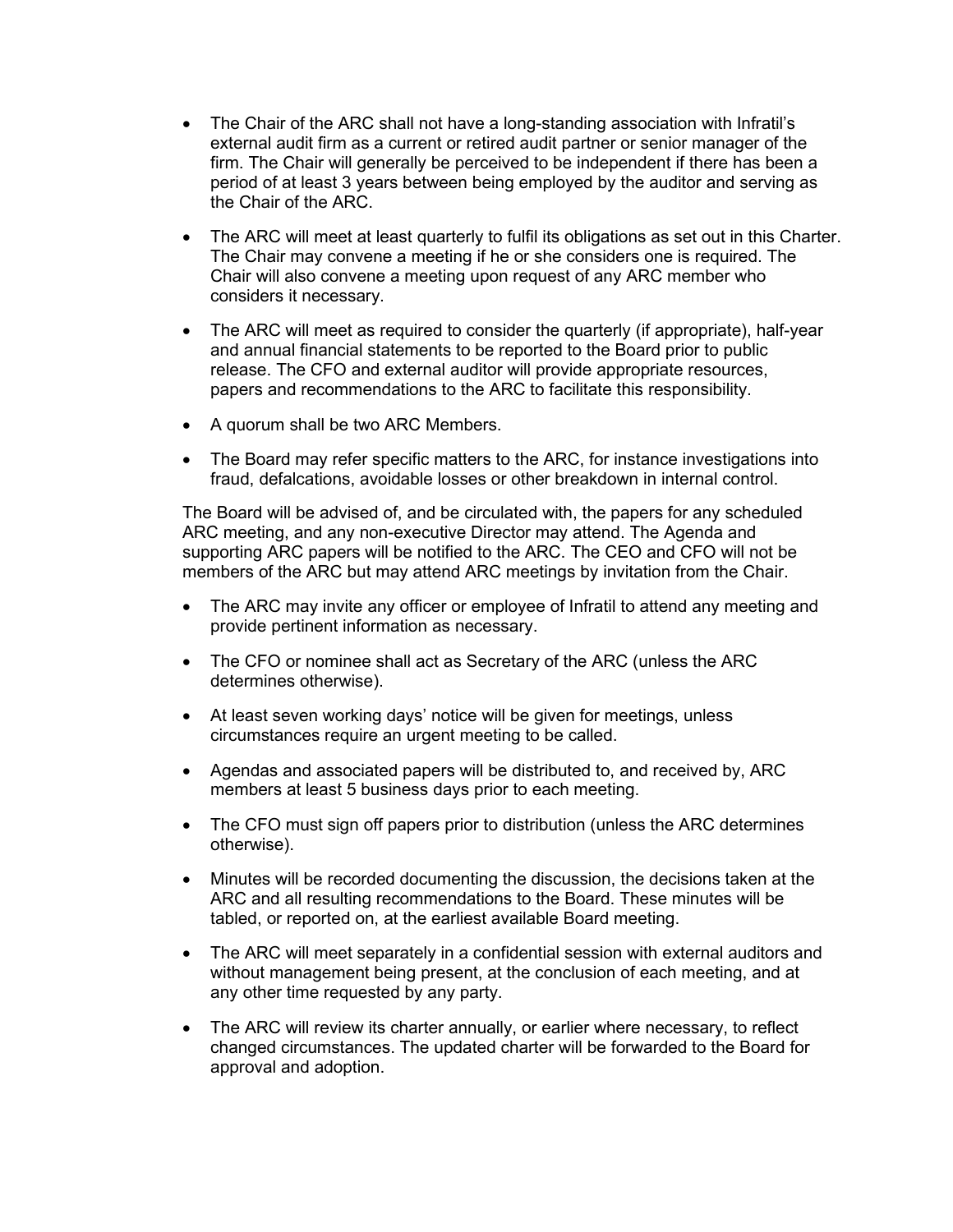#### **7.2 External Audit Relationship**

- The CFO may be invited to assist the ARC in the selection of the external auditor, and will recommend the annual fee structures for external audit for consideration by the ARC and recommendation to the Board.
- The ARC is responsible for considering and making recommendations to the Board regarding any issues relating to the appointment, dismissal or resignation of the external auditor.
- Conflicts of interest are to be avoided in engaging the external auditor. The ARC is responsible for ensuring the rotation of the senior audit partner and peer review partner after a maximum of five years and ensuring suitable succession planning to maintain the quality of the service.
- The ARC will require the external auditor to confirm annually that it has complied with all professional regulations relating to auditor independence. Specifically, the external auditor will be required to confirm its commitment to strict procedures to ensure that:
	- $\circ$  The external auditor, its partners, and current audit team do not have any financial interest in the Group;
	- $\circ$  There are no business activities (of the type defined as not permitted in Appendix 2) between the Group and the external auditor;
	- $\circ$  No fee paid by the Group to the external auditor is paid on a contingency basis.
- The ARC will be responsible for determining whether potential engagements of the external auditor are appropriate, documenting decisions and recommending to the Board accordingly.
- The CFO is responsible for the day to day relationship with the external auditor, while subsidiaries have a direct responsibility for their relationship with the external auditor ensuring provision of timely and accurate information and full access to the company records.
- The ARC is responsible to regularly monitor and review the external auditing practices and shall each year to report to the Board on the relationship and effectiveness of the external auditors and audit processes.
- The ARC shall ensure it has direct communication with and unrestricted access to the external auditors.

# **7.3 Assessing the Audit and Risk Committee's Performance**

• The ARC will be subject to a periodic review by the Board, including selfassessment by committee members.

# **8. AUDIT AND RISK COMMITTEE COVERAGE**

The detailed coverage of the ARC, and its responsibilities and functions, is included in Appendix 1. It covers the following areas: external reporting, related party transactions, internal control and risk management and external audit.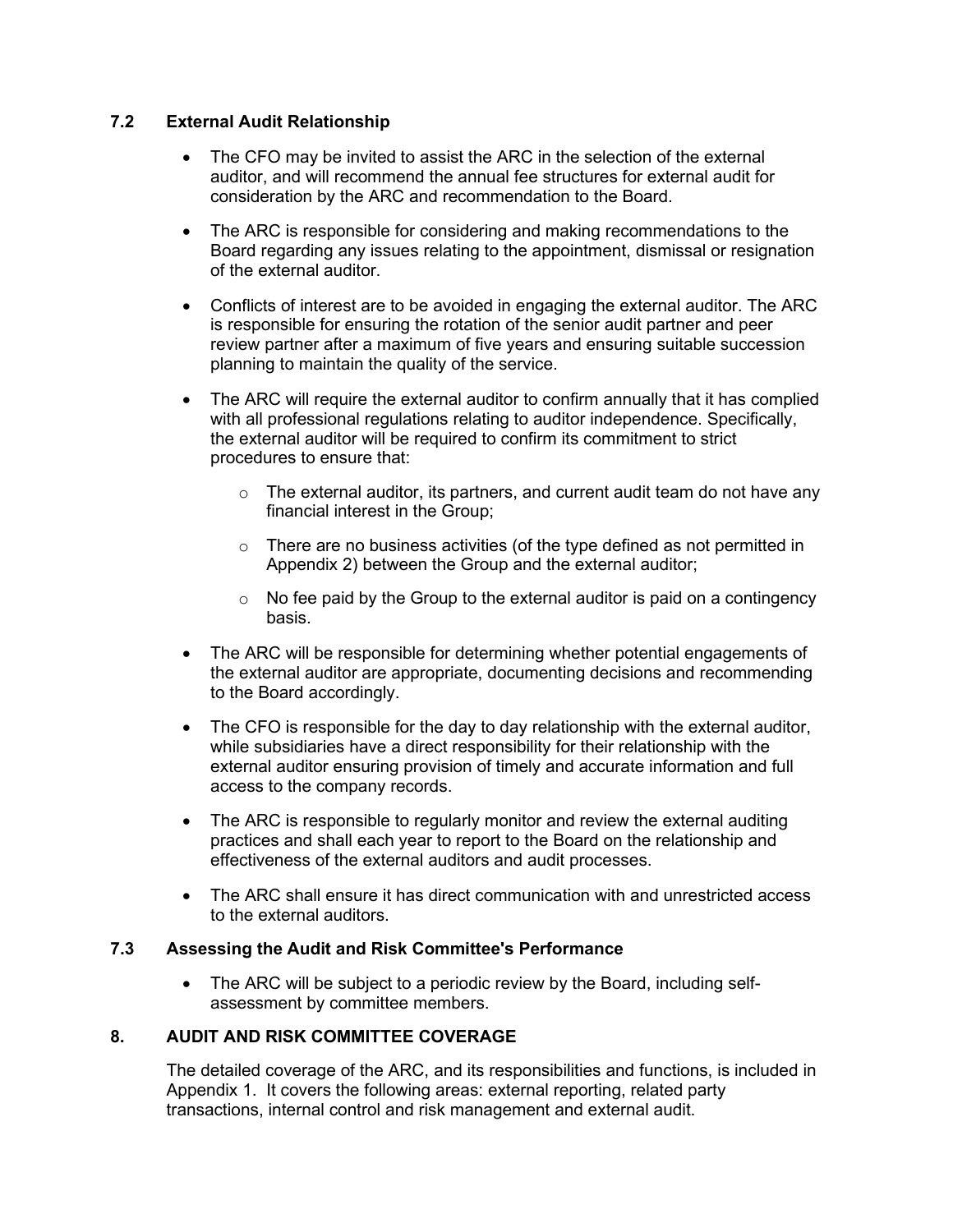# **9. EXTERNAL AUDIT CONTROL PRINCIPLES AND PRACTICE**

The process for considering external audit independence is addressed in Appendix 2.

#### **Appendices**

| Appendix 1 | Audit and Risk Committee Coverage                     |
|------------|-------------------------------------------------------|
| Appendix 2 | <b>External Audit Control Principles and Practice</b> |

# **10. INTERPRETATION**

Capitalised terms in this Charter, which are not otherwise defined in this Charter, have the same meaning as given to those terms in Infratil's Board Charter.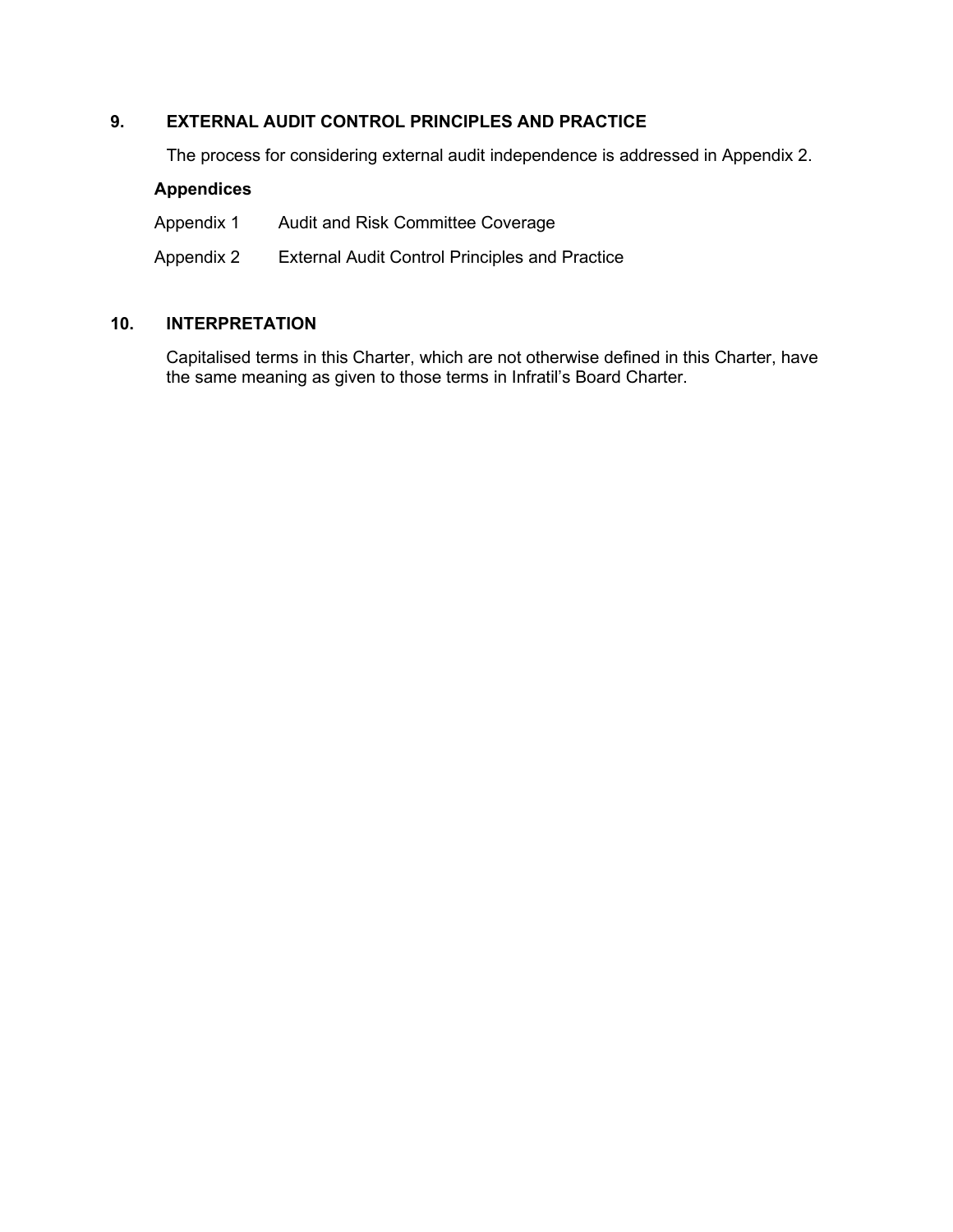# **APPENDIX 1 – AUDIT AND RISK COMMITTEE COVERAGE**

#### **1.1 External Reporting**

- Consider and recommend to the Board adoption of the quarterly (if appropriate), half-year and annual financial statements (including the notes thereto) and all other financial statements prepared by the Group.
- Consider the appropriateness of the Group's accounting policies and principles and any changes, as well as the methods of applying them, so as to ensure they comply with NZ-GAAP, New Zealand law and NZX Listing Rules. To do this the ARC requires management to advise:
	- o whether the methods chosen by management are consistent with NZ-GAAP and New Zealand law;
	- o any proposed changes in significant accounting policies or their application during the reporting period, and to anticipate any future changes in accounting standards;
	- $\circ$  the methods used to account for significant, unusual transactions or transactions in emerging areas for which there may be no specific accounting standard;

and then request the external auditors to inform the ARC of their views in relation to any of the above.

- Assess significant estimates and judgements in financial reports by enquiring of management about the process used in making material estimates and judgements and then enquiring of the external auditors the basis for their conclusions on the reasonableness of management's estimates.
- Ensure that management presents to the ARC all relevant information for the Board to issue appropriate financial statements and reports in compliance with prevailing NZX reporting requirements.
- Assess information from the CFO and external auditors that affects the quality of financial reports (e.g. actual and potential material audit adjustments, financial report disclosures including post balance date events, non-compliance with relevant laws and regulations, internal control issues).
- Require the external auditor to supply an independent judgement about the appropriateness of the accounting principles used and the clarity of the financial disclosure practices used or proposed to be used by the Group in order to achieve a true and fair view about the Group's financial statements and associated financial reports.
- Assess management's internal control process for information releases or publication of financial information in public documents or posted on the website (both public and internal) to ensure that information does not conflict with Board approved financial statements or other financial reports.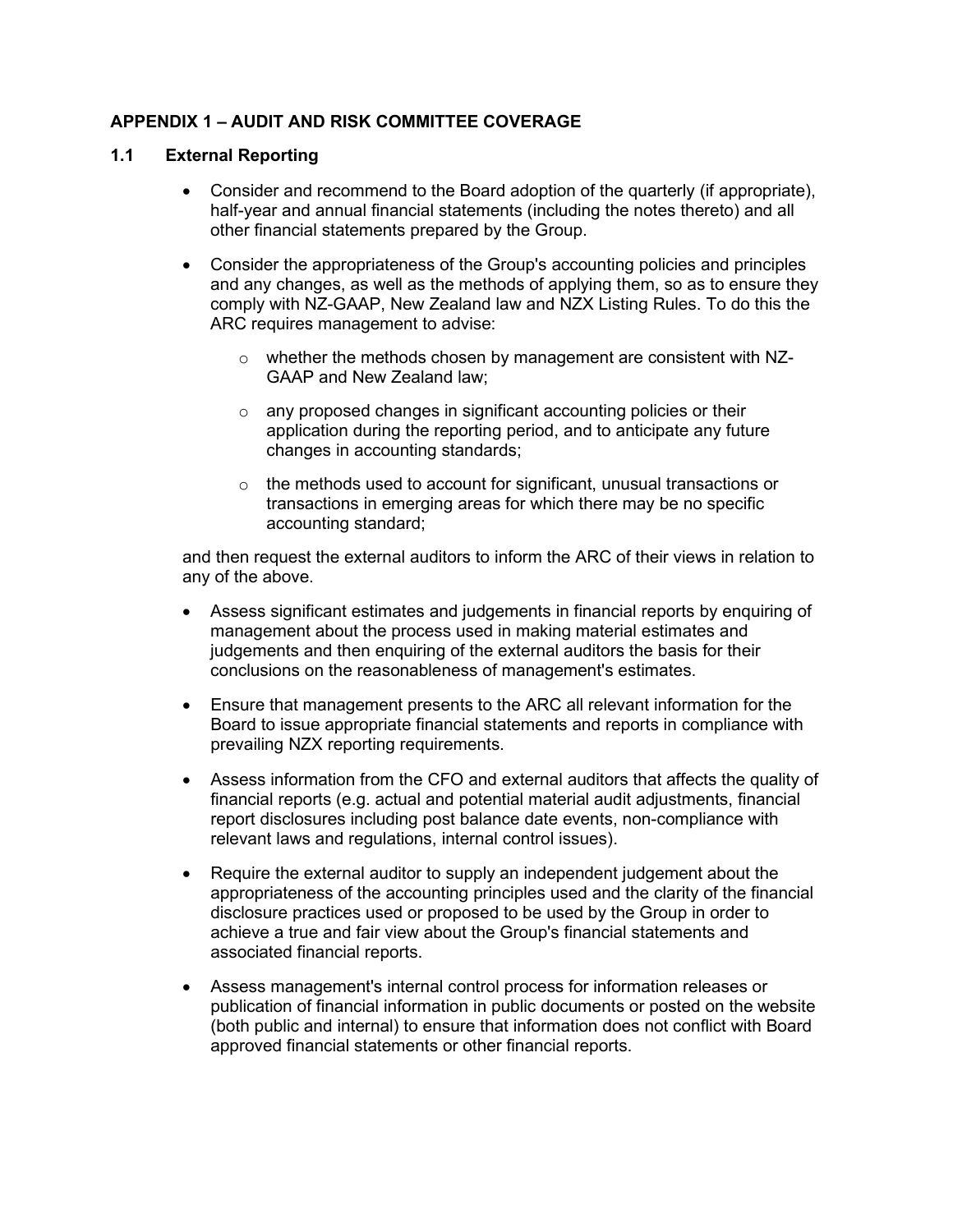• Recommended to the Board whether the financial statements should be approved for signature by the Chair of the Board and one other Director, based on the ARC's assessment of them.

#### **1.2 Related-Party Transactions**

Review the record in the periodic Finance Reports to the ARC of the status of related party transactions, ensuring that:

- The form of reporting fairly and accurately represents the transactions;
- The approvals of related party transactions are in accordance with Group policies and internal control framework, and where appropriate, the NZX Listing Rules, the Companies Act 1993, and the Company's constitution; and
- The Board and, if required, the market (through either disclosure to the NZX and ASX, and Infratil's Annual Report) have been, or will be, properly informed of the transactions.

#### **1.3 Internal Control and Risk Management**

- Assess and monitor internal processes for determining and managing key risk areas, particularly recording within the financial statements the effects of:
	- $\circ$  Non-compliance with laws, regulations, standards and best practice guidelines, including environmental and industrial relations laws;
	- o Important judgements and accounting laws;
	- o Litigation and claims;
	- o Fraud and theft; and
	- $\circ$  Relevant business risks other than those that are dealt with by other Board committees.
- Ensure the Group has an effective risk management framework to identify, treat and monitor key business risks. Receive from management on a six monthly basis, a report for endorsement to the Board, detailing the Infratil risk profile and status of risk treatment plans for key business risks.
- Ensure the Group effectively manages and monitors financial derivative risks through the review of financial exposure reports, and ensure appropriate disclosure in management and financial reports of the Group.
- Review and evaluate with the CEO, CFO and external audit, the processes in place for assessing and continuously improving internal controls, particularly those related to areas of significant risk and unusual types of transactions and/or any potential transactions that may carry more than an acceptable degree of risk.
- Receive from management, reports on all suspected and actual frauds, defalcations, avoidable losses, thefts and breaches of laws.
- Receive from the CFO on a six monthly basis (coinciding with the half-year and annual financial statements), an internal control opinion of the effectiveness of the internal control framework.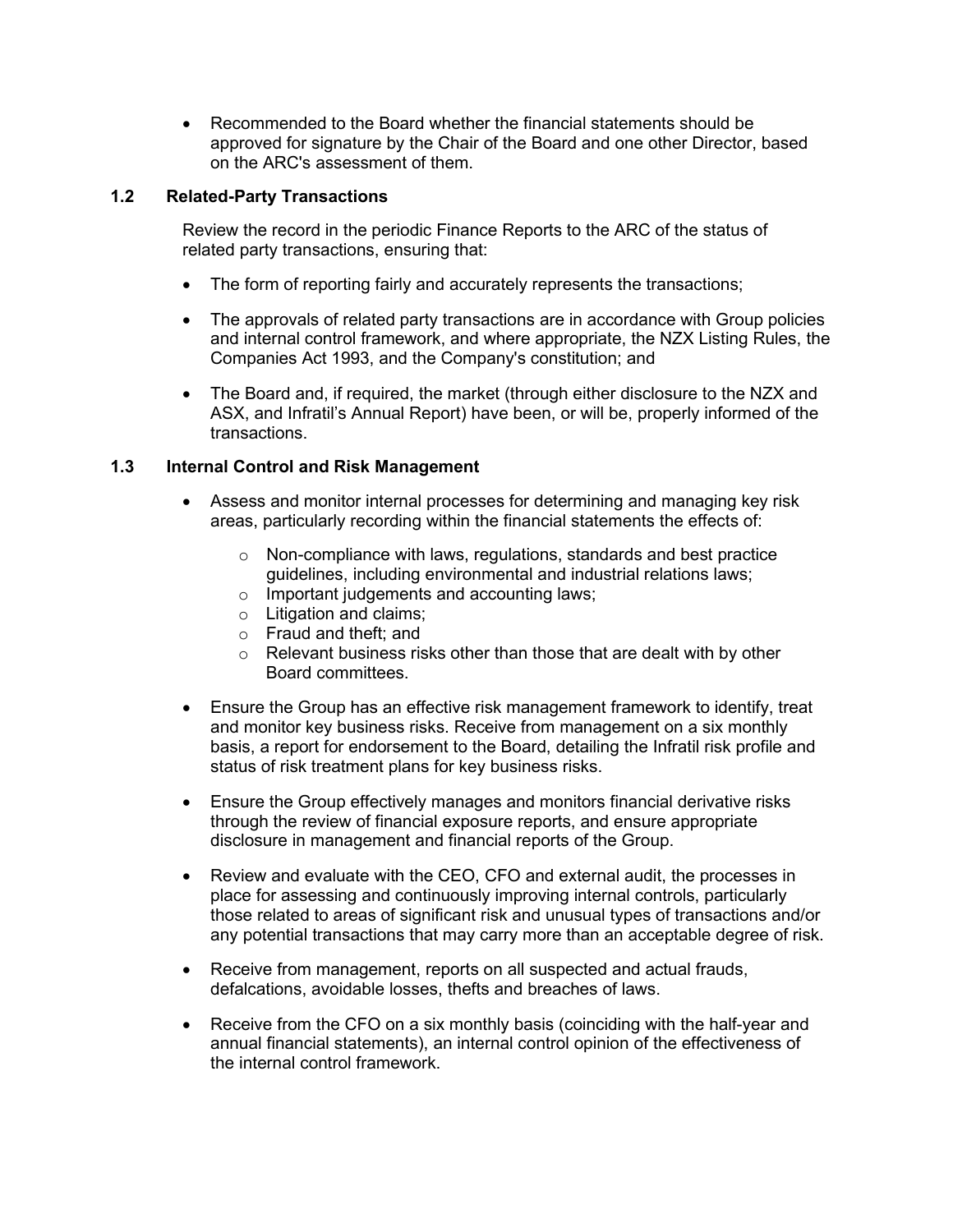• Ensure the ARC has direct communication with and unrestricted access to the CFO and any other internal auditor or accountant.

Review and confirm with the CFO, that the Annual Return, Statutory Registers and Substantial Product Holders Notices are properly and effectively maintained in accordance with relevant legislation.

#### **1.4 External Audit**

- Ensure any recommendation by management that the external auditor should be replaced or that external audit should be put out to tender is referred to and examined carefully by the ARC, who shall report to the Board accordingly, before any decision is made by the Board.
- Review the external auditor's fee and be satisfied that an effective, comprehensive and complete audit can be conducted for the set fee.
- At the start of each audit, agree terms of the engagement, associated audit work plan and timetable with the external auditor.
- Invite the external auditor to attend ARC meetings to, at least, review the proposed quarterly, half-year and annual financial statements, progress on the audit plan, discuss any audit findings and consider their implications for the internal control environment
- Enquire of the external auditor if there have been any significant disagreements with management irrespective of whether or not they have been resolved.
- At the time financial statements bearing an audit opinion are considered, the committee shall receive and consider a report from the external auditors on their audit, including their Audit Management Letter.
- Monitor and critique management's responses to the external auditor's findings and recommendations.
- Ensure rotation of Infratil's Key Audit Partner at least every five years with suitable succession planning to ensure consistency.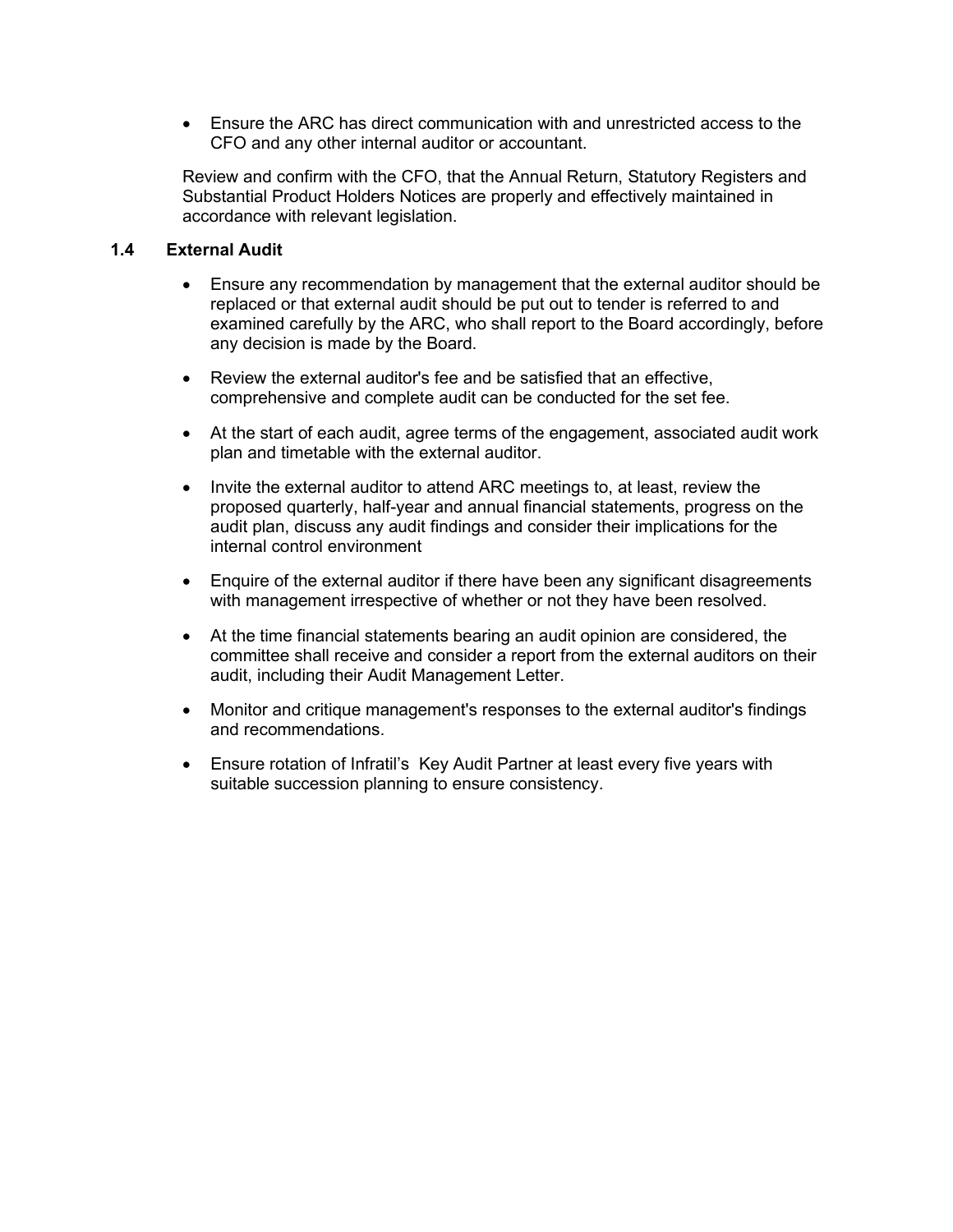# **APPENDIX 2 – EXTERNAL AUDIT CONTROL PRINCIPLES AND PRACTICE**

The ARC will monitor the perceived and actual independence of the external auditor.

Representatives of the external auditor (including at least the engagement partner) will attend each Annual Meeting to answer any questions by shareholders about the external audit and the content of the Auditor's Report. The external auditor will also be responsible as the independent scrutineer and for reporting the results of any poll votes to the Infratil Chair. The external auditor shall retain possession of all voting forms until directed to dispose of them by the Infratil Chair.

# **Engagement of the External Auditor**

#### **Services which are permitted**

The Group's external auditor may be used for the following activities that require the auditor to give an impartial view to the ARC on:

- Statutory audit.
- Statutory returns and other required audit obligations in respect of public issuer or securities or regulatory documents and other associated audit or regulatory reporting. This includes the annual review of the Share Register in accordance with the section 218 of the Financial Markets Conduct Act 2013.
- New or amended exposure drafts and any other financial reporting standards applicable to the Group.

The external auditor may be used as a source to provide concepts or information as input to developments in financial management or reporting areas but not in any implementation or other associated service provision to the Group.

The Group wishes to avoid actual or inferred conflicts of interest. The employment of the external auditor on the above activities should not create the potential for a future or perceived conflict of interest. However should such circumstances arise, the matter should be referred to the ARC for recommendation to the Board for consideration and approval. The decision and its risks will be recorded in the ARC and Board minutes.

#### **Services which are not permitted**

The Group's external auditor cannot undertake the following services:

- Internal audit
- Providing bookkeeping and accounting services
- Actuarial services
- Forensic accounting/suspicious transaction analysis
- Preparation of tax calculations for reporting purposes
- Design or implementation of key financial information systems and processes
- Information Technology Security risk audit
- Advice on business process improvement and operational efficiency
- HR services for senior management or executives
- Providing payroll services
- Management consultancy or taking on management responsibilities
- Valuations